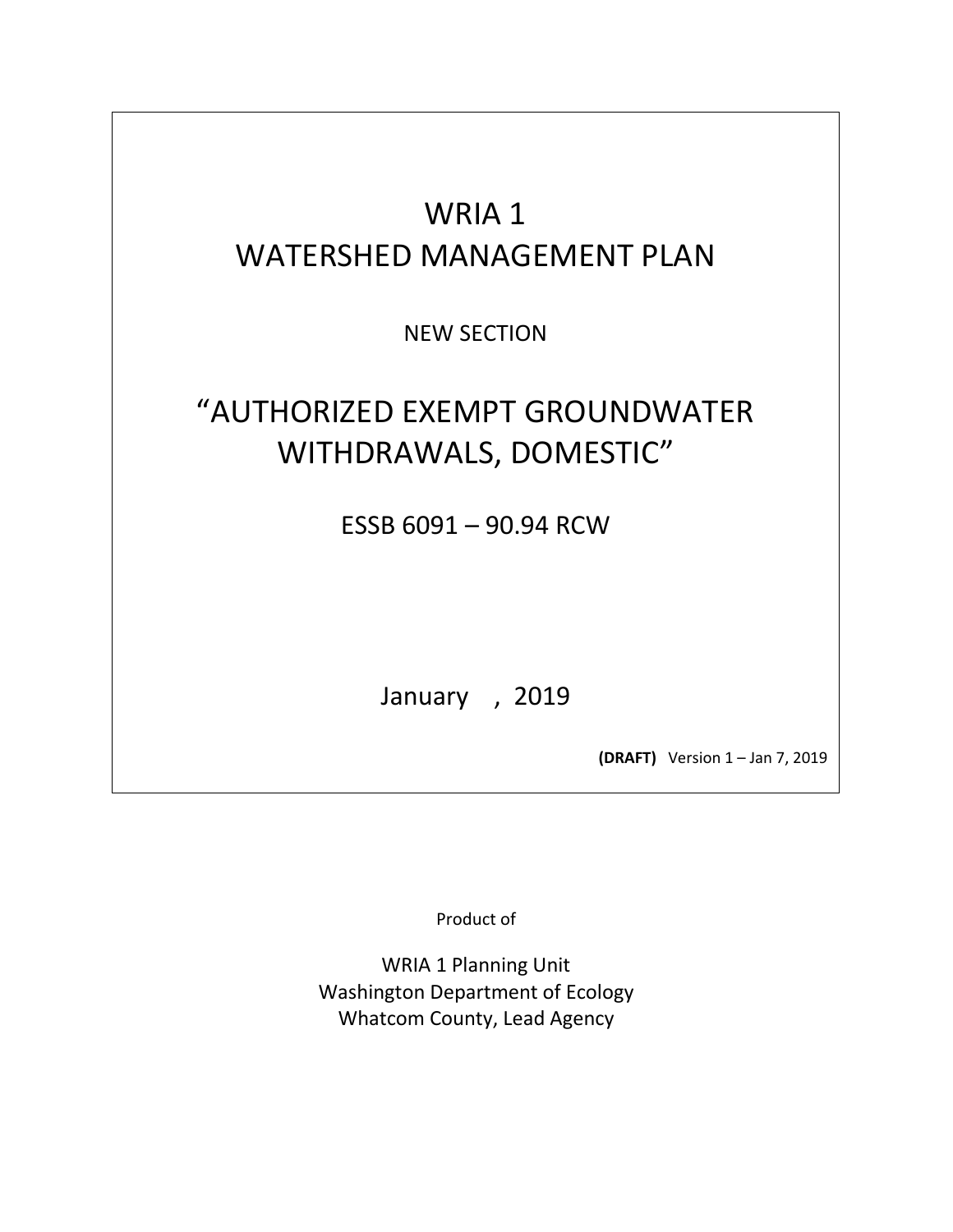# **WRIA 1 WATERSHED PLAN (1-7-19, v)**

# **NEW SECTION – AUTHORIZED EXEMPT GROUNDWATER WITHDRAWALS, DOMESTIC**

# **JANUARY 2019**

## Table of Contents

- 1.0 Introduction
	- 1.1 Regulatory Context
	- 1.2 Development and Approval Process
	- 1.3 Coordination with Existing Plans and Programs
- 2.0 Assessment of Potential DGWPE Well Consumptive Use
	- 2.1 Aggregated Sub-basins
	- 2.2 Projected Population Growth and DWPE Well Connections
	- 2.3 DGWPE Well Consumptive Use Calculations
	- 2.4 Analysis of Uncertainty Associated with DGWPE Well Consumptive Use Calculations
		- 2.4.1 Number of DGWPE Well Connections
		- 2.4.2 Household Consumptive Water Use
		- 2.4.3 Consumptive Water Use per Aggregated Sub-basin
- 3.0 Development and Selection of Actions
	- 3.1 Identification and Characterization of Potential Actions
		- 3.1.1 Process for Identifying Actions
		- 3.1.2 Characterization of Potential Actions
	- 3.2 Selection of Actions
		- 3.2.1 Projects and Programs
		- 3.2.2 Policy Recommendations
		- 3.2.3 Analysis of Uncertainty Associated with Selected Projects and Programs
- 4.0 Evaluation of Impacts and Selected Actions
	- 4.1 Consumptive Use Offsets and an Analysis of Associated Uncertainty
	- 4.2 Ecological Effects Assessment
		- 4.2.1 Spatial Distribution of Impacts and Actions
		- 4.2.2 Temporal Distribution of Impacts
		- 4.2.3 Ecological Implications
		- 4.2.4 Uncertainty Analysis
- 5.0 Action Implementation
	- 5.1 Governance and Administration
	- 5.2 Funding
	- 5.3 Implementation Schedule
- 6.0 Additional Actions and Program Concepts in Development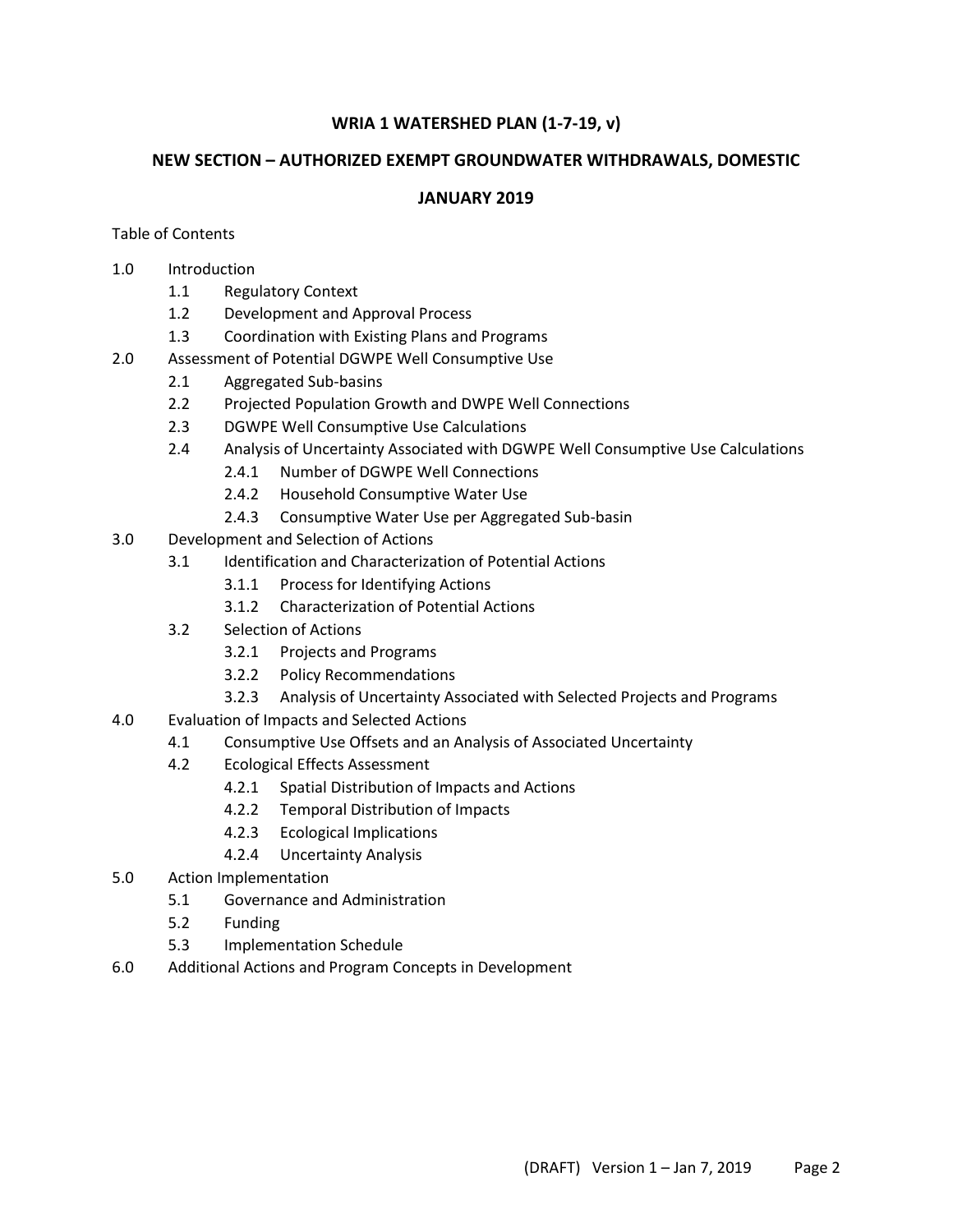### **NEW PLAN SECTION - APPENDICES**

**Appendix A** – ESSB 6091, Executed January 19, 2018

**Appendix B** – 90.94 RCW

**Appendix C** – Ecology-RH2 Contract C1700012, Work Assignment no. RH2111

**Appendix D** – Invitation letters to tribes

**Appendix E** – Whatcom County Resolution 2018-16

**Appendix F** – RH2 Task 1 Memorandum – FINAL, August 21, 2018

**Appendix G** – BERK Memorandum, August 2, 2018 including its Appendix A and the "WRIA 1 – Whatcom and Skagit County" table updated by BERK on August 3

**Appendix H** – Ecology Interim Guidance, use

**Appendix I** – RH2 Task 2 Memorandum

Appendix J - Associated Earth Sciences, Memorandum June 19, 2017, re Groundwater Model **Capabilities** 

**Appendix K** – N/A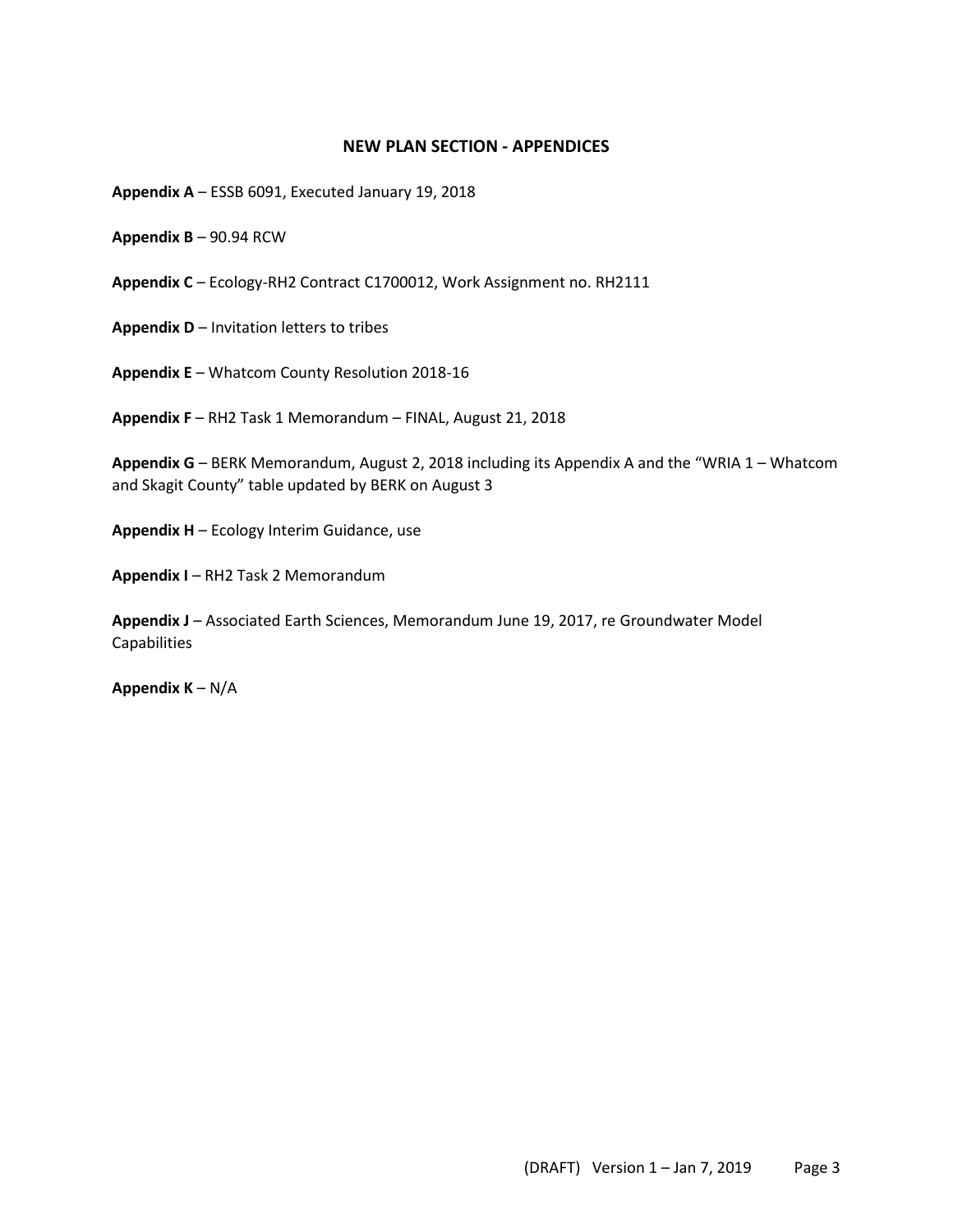#### 1.0 Introduction – Authorization

On January 19, 2018, ESSB 6091 "Water Availability" was signed into law:

"AN ACT Relating to ensuring that water is available to support development; amending RCW19.27.097, 58.17.110, 90.03.247, and 90.03.290; adding a new section to chapter 36.70A RCW; adding a new section to chapter 36.70 RCW; adding a new chapter to Title 90 RCW; creating a new section; providing an expiration date; and declaring an emergency." **Appendix A** - ESSB 6091, enactment as executed

The new chapter that was added to Title 90 RCW was codified as 90.94 RCW. See **Appendix B** - 90.94 RCW

This modification of the adopted water resources inventory area (WRIA 1) Watershed Management Plan ("WMP") is the product of the WRIA 1 Planning Unit to meet the required watershed planning goals articulated by the legislature.

90.94.020 (4)(b): "At a minimum, the watershed plan must include those actions that the planning units determine to be necessary to offset potential impacts to instream flows associated with permit-exempt domestic water use."

90.94.020 (4)(c): "Prior to adoption of the updated watershed plan, the department must determine that actions identified in the watershed plan, after accounting for new projected uses of water over the subsequent twenty years, will result in a net ecological benefit to instream resources within the water resource inventory area."

90.94.020 (7)(a): Deadline for completion February 1, 2019

## 1.1 Regulatory Context

ESSB 6091 Section 202 (90.94.020 RCW) correctly identified WRIA 1 "Nooksack" as a watershed that "has an instream flow rule that does not explicitly regulate permitexempt groundwater, with a watershed plan adopted under chapter 90.82 RCW."

Whatcom County Council opted-in to 90.82 RCW in May 1998. Whatcom County Council is the "county legislative authority" and Whatcom County serves as "Lead Agency." The WRIA 1 Planning Unit was established in December 1999 and actively operates under adopted rules (Policy and Procedure Agreement), with the participation of local citizens, interests, and local jurisdictions (entities) that include the category "initiating governments" in keeping with the "Purpose" and "Finding" sections of the Watershed Planning Act (90.82.005 and .010 RCW respectively), and its "Definitions" section (90.82.020 RCW).

90.82.020(6) RCW states: " "WRIA plan" or "plan" means the product of the planning unit including any rules adopted in conjunction with the product of the planning unit."

Washington State Department of Ecology ("Ecology") is the administrator of public water resources ("waters of the state"). Through numerous departmental agreements,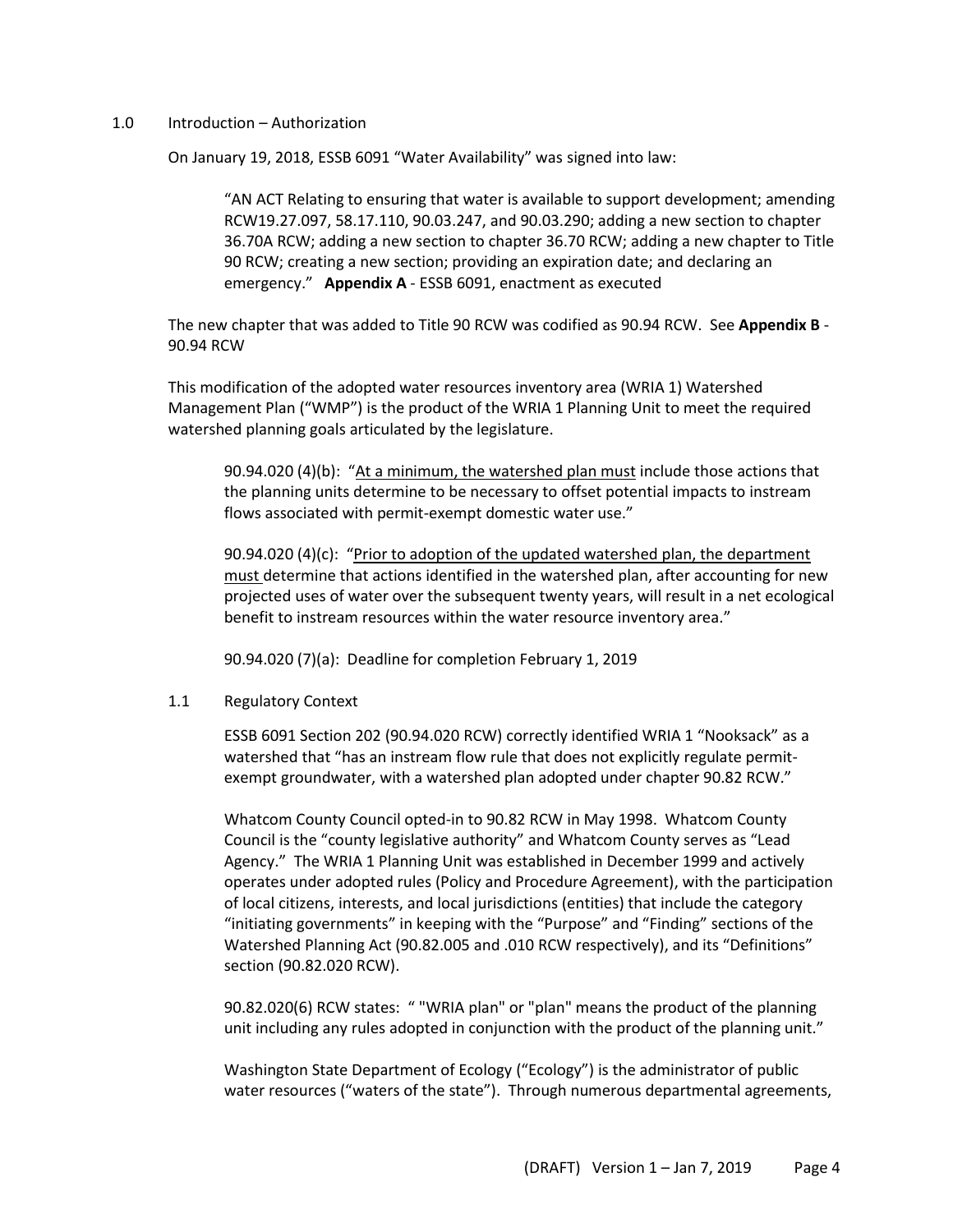Ecology coordinates plan review and implementation with participating state agencies. Ostensibly the laws, statutes, and regulatory processes and procedures within Washington State harmonize 90.82 and 90.84 RCW *in pari materia.*

The existing watershed plan adopted in 2005 that was expanded in 2007 does not contain a section that specifically addresses exempt groundwater withdrawals suitable for this watershed plan update. Therefore, this addendum is added as a new section ("update section") to the WRIA 1 Watershed Management Plan to meet the mandatory objectives of the legislation.

This plan also includes a wide spectrum of additional ("may" element) recommendations

This new section of the WRIA 1 Watershed Management Plan is entitled "**Authorized Exempt Groundwater Withdrawals, Domestic**".

### 1.2 Development and Approval Process

Ecology was required to "...work with the initiating governments and the planning unit[s] ... to review existing watershed plans to identify the potential impacts of exempt well use, identify evidence-based conservation measures, and identify projects to improve watershed health" 90.94.020 (2).

Ecology selected RH2 Engineering as its technical consultant "to assist with completing the analysis and drafting the Watershed Management Plan update." Ecology collaborated locally to develop a contract scope of work required by the legislation to estimate the permit-exempt domestic consumptive use of water over a twenty year planning period, and required offset for that consumptive use including recommendations for actions and projects. The start date for the assignment was March 19, 2018:

"RH2 will provide directed analysis and prepare a technical memorandum and summary report that will become the update to the existing Plan." See **Appendix C** – Ecology-RH2 Contract C1700012, Work Assignment no. RH2111.

The Lead Agency invited representatives from the federally recognized Indian tribes with a usual and accustomed harvest area in the inventory area (Lummi, Nooksack), to participate in the watershed plan update as directed by 90.94.020 (3) RCW. The invitations to participate as part of the planning unit were declined by both. See **Appendix D** – Invitation letters and responses

Whatcom County Council clarified the Initiating Governments' role in Resolution 2018- 16 on May 8, 2018. Resolution Section 4, Pg. 4, says, "Under RCW 90.82, the Initiating Governments developed the scope of work for watershed planning and organized the WRIA 1 Planning Unit. Under ESSB 6091, the Initiating Governments have the additional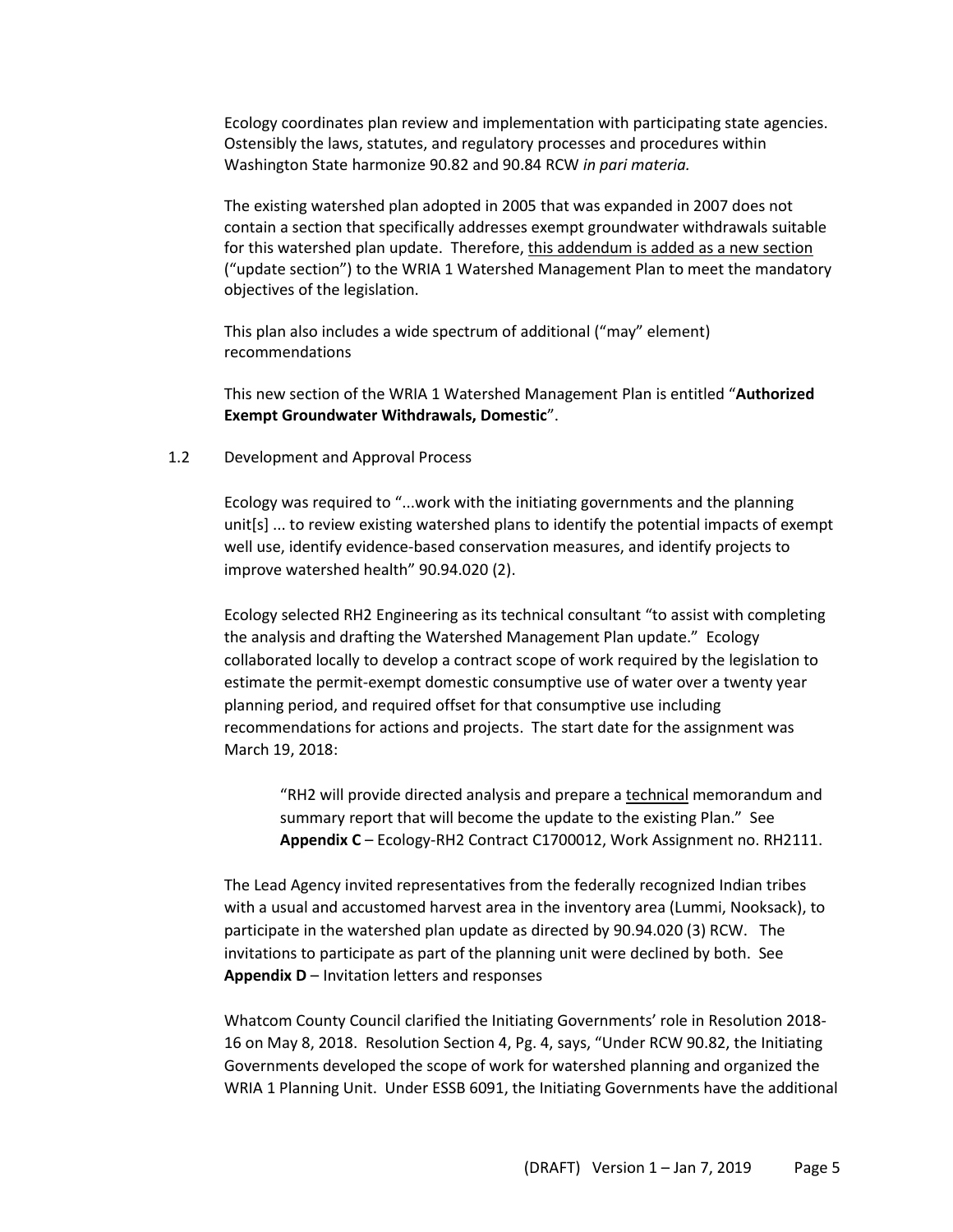task of collaborating with the Planning Unit to update the WRIA 1 Watershed Management Plan." See **Appendix E** – Whatcom County Council Resolution 2016-16

1.3 Coordination with Existing Plans and Programs

The actions related to this plan update section must coordinate with existing plans and programs within the WRIA.

### 2.0 Assessment of Potential DGWPE Well Consumptive Use

90.94 (4)(b) RCW says, "At a minimum, the watershed plan must include those actions that the planning units determine to be necessary to offset potential impacts to instream flows associated with permit-exempt domestic use." The WRIA 1 Planning Unit recognizes that domestic water use is both beneficial and lawful.

The task of estimating the amount of domestic groundwater use over twenty years was undertaken by Ecology, staff, RH2, and BERK for nine "aggregated sub-basins." See Appendix F – "RH2 Technical Memorandum (Task 1), Potential Consumptive Use Impacts of Domestic Groundwater Permit-Exempt Wells Over the Next 20 Years in WRIA 1 – FINAL UPDATED," August 21, 2018

2.1 Aggregated Sub-basins

WRIA 1's sub-basins were previously grouped into nine separate "aggregated sub-basin" (geographic) areas in the course of other local planning work. RH2 and staff recommended that this watershed plan update work align with GIS overlays provided to consultants by Whatcom County. The WRIA 1 Planning Unit approved the preparation of estimates using the nine geographic "Aggregated Sub-basins" listed below in Table 1: Coastal North, Coastal South, Coastal West, Lake Whatcom, Lower Nooksack, Middle Fork Nooksack, South Fork Nooksack, Sumas.

| <b>Aggregated Sub-Basin</b> |  |  |
|-----------------------------|--|--|
| 1 - Coastal North           |  |  |
| 2 - Coastal South           |  |  |
| 3 - Coastal West            |  |  |
| 4 - Lake Whatcom            |  |  |
| 5 - Lower Nooksack          |  |  |
| 6 - Middle Fork Nooksack    |  |  |
| 7 - North Fork Nooksack     |  |  |
| 8 - South Fork Nooksack     |  |  |
| 9 - Sumas                   |  |  |

## Table 1 **WRIA 1 Aggregated Sub-Basins**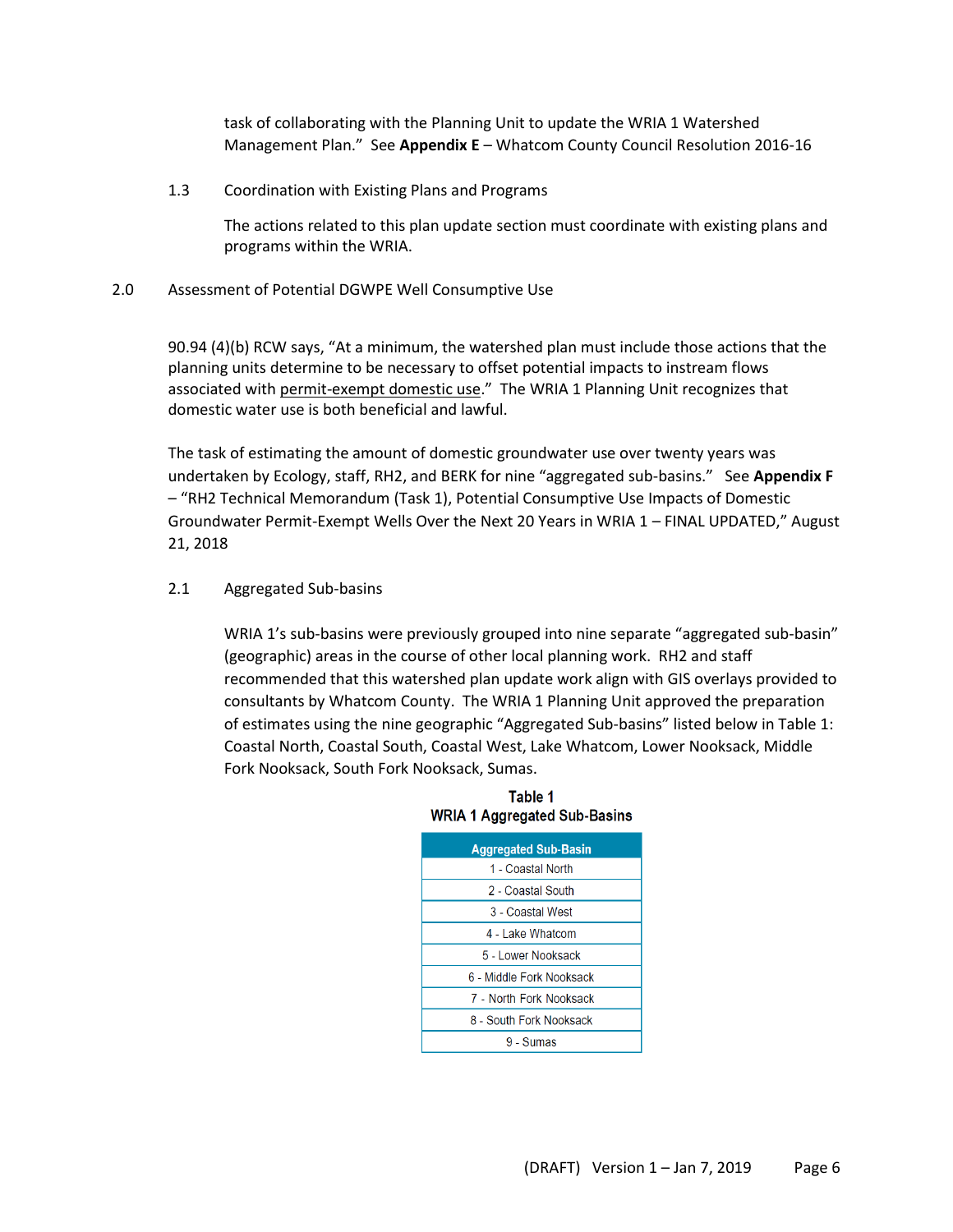## 2.2 Projected Population Growth and DGWPE Well Connections

BERK was engaged as the technical consultant to re-aggregate population projections adopted in Whatcom County's most recently updated Comprehensive Plan ("expected growth between the years 2013 and 2036") in the County's rural unincorporated areas. The projections were refined and adjusted by BERK in response to various requests, and the Planning Unit found the level of precision to be adequate for the purpose of this plan update. See **Appendix G** – BERK Memorandum, August 2, 2018 and the "WRIA 1 – Whatcom and Skagit County" table updated by BERK on August 3.

RH2 calculated the total estimated number of "DGWPE Connections" by dividing the BERK population projection estimates for each Aggregated Sub-basin by 2.56 "personsper-household." The WRIA 1 Planning Unit found the estimate acceptable for the purposes of this plan update. See **Appendix G –** BERK Memorandum**, and Appendix C**  – Ecology-RH2 Contract, Pg. 3 (Task 1.1)

## 2.3 DGWPE Well Consumptive Use Calculations

The calculation of consumptive use assumes that a substantial portion of groundwater that is withdrawn for domestic use is returned to ground. On the parcel scale the groundwater return is considered "in-time and in-place" for all practical purposes. Simply put, the difference between the withdrawal and return of well water is "consumptive use." See **Appendix H** – ESSB 6091 – Streamflow Restoration, Initial Policy Interpretations **and Appendix C** – Ecology-RH2 Contract, Page 2

The RH2 Contract's Task 1.2 was, "Estimate DGWPE domestic water use per connection using Ecology guidance." The RH2 Task 1 Technical Memorandum - FINAL UPDATED (August 21, 2018), Page 13 provides an estimate of "15.4 gpd (gallons per day) per household of consumptive indoor water use for homes served by septic systems."

RH2 also calculated an "Outdoor Water Use Estimate" ("amount of household irrigation water use") for each Aggregated Sub-basin, using multiple factors including an adjustment for differences in precipitation among the Sub-basins. See Table 8 on Pg. 17 of **Appendix F -** RH2 (Task 1) Technical Memorandum FINAL

## 2.4 Analysis of Uncertainty Associated with DGWPE Well Consumptive Use Calculations

RH2 performed uncertainty analyses for each groundwater-use-estimate category, and each section of the final memorandum was organized in this way:

- Methods used
- Assumptions Made
- Uncertainty Analysis
- Findings

See **Appendix F -** RH2 (Task 1) Technical Memorandum FINAL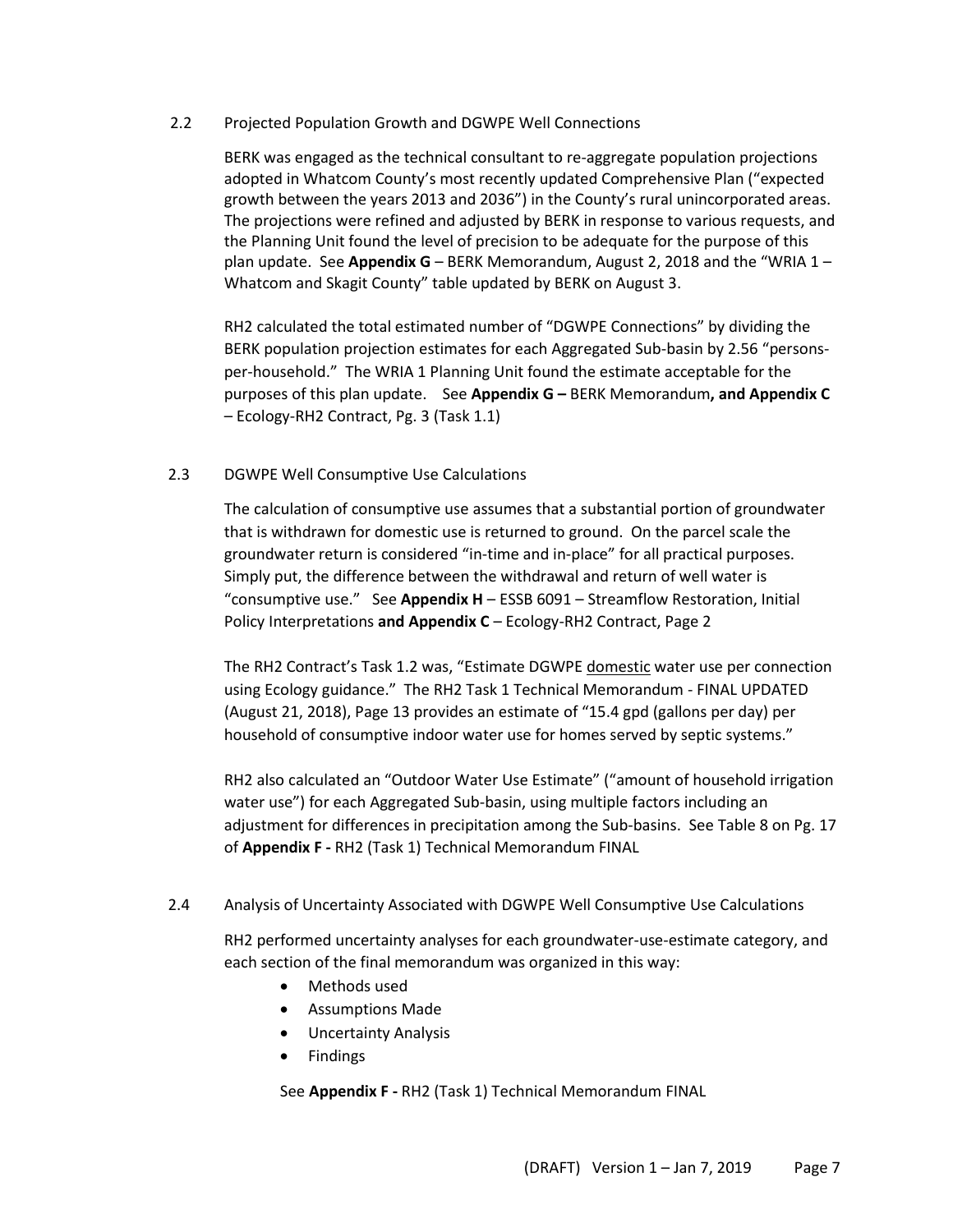#### 2.4.1 Number of DGWPE Well Connections

Based on work completed by staff, RH2 and BERK, an array of "options and scenarios" was prepared for consideration by the Planning Unit. See the detailed explanation of this approach on Pgs. 19-20 of **Appendix F** – RH2 (Task 1) Technical Memorandum FINAL, and its "Appendix A"

The "**option**" types relate to various growth projection approaches employed by BERK to estimate "New DGWPE Served Home" (connections). The options reflect the manner of water supply anticipated in the nine Aggregated Subbasins.

The six "**scenario**" types then presented different approaches to providing offset for the four Sub-basin growth ("option") projections. The base-case (Scenario 1) was a single 90.44.050 "domestic" connection, which estimated the indoor consumptive use of 2.56 persons-per-connection/household (estimate computed in gallons). The following two cases (Scenarios 2 and 3) expanded to add 90.44.050 "watering" to "domestic" offset, with "Square Feet Irrigated" increased from Scenario 2 to 3. The next case (Scenario 4) was larger still, also presenting additional 90.44.050 "watering" offset but using turf cropconsumption factors "Variable by Subbasin." The next cases (Scenarios 5A, 5B, and 6) presented additional "watering" offset estimates based on "combined exempt use" examples. Full details of the option-scenario array are described in detail in **Appendix F**.

After substantial deliberation, the Planning Unit selected "Scenario 4, Option 4" as best to provide offset for the "domestic" with some modest adjustment for Sub-basin precipitation.

The "6091 offset" based on this array selection over the 20 year period totals: Year 2038: 2,150 Total Homes, 647.51 acre-feet

#### 2.4.2 Household Consumptive Water Use

"The household indoor water use has been estimated at 153.6 gpd. Ten percent of the household indoor water use equal 15.4 gpd per household of consumptive indoor water use for homes served by septic systems."Pg 13, **Appendix F -** RH2 Engineering (Task 1) Technical Memorandum.

RH2 also conducted a detailed analysis of various scenarios regarding household outdoor water use, using crop irrigation ratios ("CIR's"), precipitation for each of Sub-basins. Using Scenario 4, Option 4, total consumptive water use at the end of 20 years was estimated at 647.51 acre feet per year ("afy").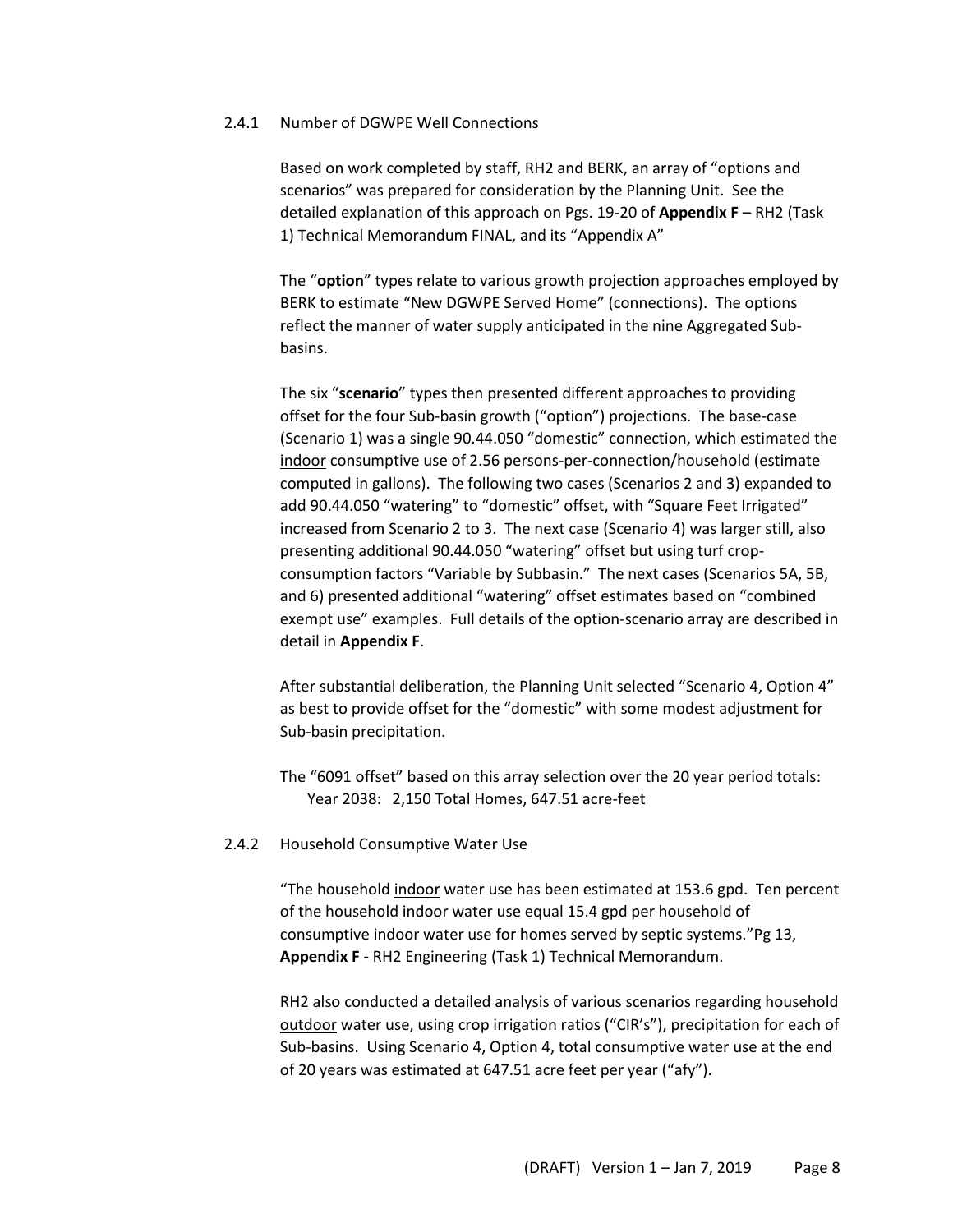The offset amount of *this* estimated use-per-year (107.50 houses per year), for each of the 20 years, for both indoor domestic use and outdoor watering use computes to 32.38 acre feet per year. In the first year of data, Year 2018, eight permits for exempt domestic groundwater wells were issued in WRIA 1.

!! See **Recap of mandatory offset** on Page 16 of this plan as it pertains to exempt "domestic" use as defined in RCW 90.44.050, below.

**RCW 90.44.050 "Permit to withdraw"** public groundwaters distinctly lists four exempt use categories, with provisions, as follows:

> "After June 6, 1945, no withdrawal of public groundwaters of the state shall be begun, nor shall any well or other works for such withdrawal be constructed, unless an application to appropriate such waters has been made to the department and a permit has been granted by it as herein provided: EXCEPT, HOWEVER, That any withdrawal of public groundwaters for stock-watering purposes, or for the watering of a lawn or of a noncommercial garden not exceeding one-half acre in area, or for **single or group domestic uses in an amount not exceeding five thousand gallons a day,** or as provided in RCW **[90.44.052](http://app.leg.wa.gov/RCW/default.aspx?cite=90.44.052)**, or for an industrial purpose in an amount not exceeding five thousand gallons a day, is and shall be exempt from the provisions of this section, but, to the extent that it is regularly used beneficially, shall be entitled to a right equal to that established by a permit issued under the provisions of this chapter: PROVIDED, HOWEVER, That the department from time to time may require the person or agency making any such small withdrawal to furnish information as to the means for and the quantity of that withdrawal: PROVIDED, FURTHER, That at the option of the party making withdrawals of groundwaters of the state not exceeding five thousand gallons per day, applications under this section or declarations under RCW **[90.44.090](http://app.leg.wa.gov/RCW/default.aspx?cite=90.44.090)** may be filed and permits and certificates obtained in the same manner and under the same requirements as is in this chapter provided in the case of withdrawals in excess of five thousand gallons a day."

#### 2.4.3 Consumptive Water Use per Aggregated Sub-basin

For planning purposes only, RH2 generated a map of Sub-basins that illustrates the possible sub-division and distribution of 647.51 afy using "Option 4, Scenario 4"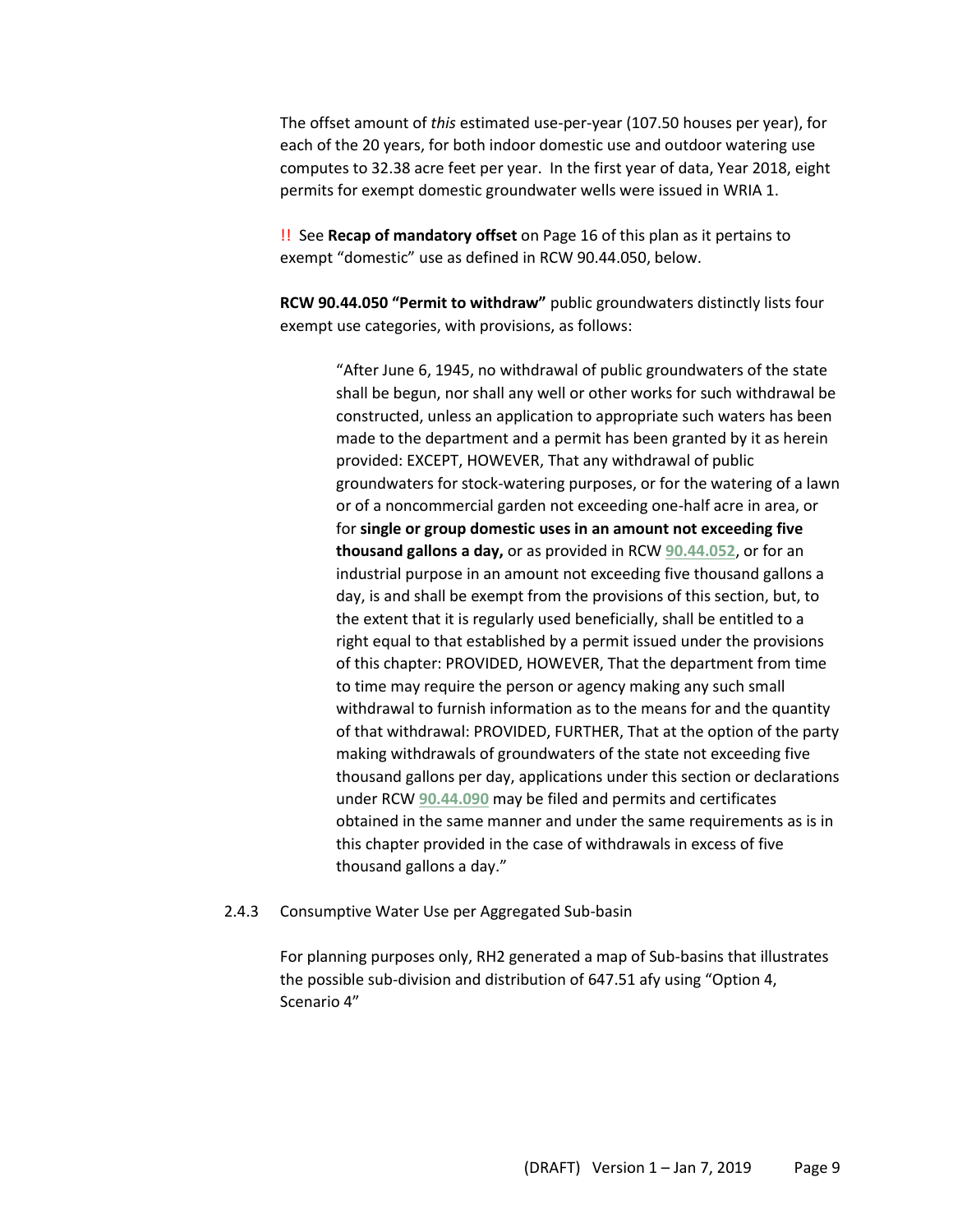

"Aggregated Sub-basins (WRIA 1, 2002) Estimated Future Exempt Well Use" Appendix F – RH2 Technical Memorandum, **Appendix F**

## 3.0 Development and Selection of Actions

90.94.020 (4)(b) states, "At a minimum, the watershed plan must include those actions that the planning units determine to be necessary to offset potential impacts to instream flows associated with permit-exempt domestic water use." Domestic water use is clearly defined in RCW 90.44.050.

During the development of the scope of work, the approach to meeting the legislative assignment as presented by staff, Ecology and RH2 to the Planning Unit was that the amount (quantity) of consumptive use would equate directly to the amount required to offset "potential impact."

Ecology's guidance and the contract with RH2 focused on quantifying the net amount of consumptive domestic use in WRIA 1. Work assignment 1.6 of Ecology's contract with RH2 was

"1.6 Using the existing conceptual groundwater model information and Ecology guidance, as appropriate, calculate the impact of consumptive withdrawals on WRIA 1 surface waters on an aggregated subbasin level."

NOTE - *Regarding the use of the conceptual groundwater model under development*: A June 19, 2017 memorandum was written by Associated Earth Sciences ("AES"), a licensed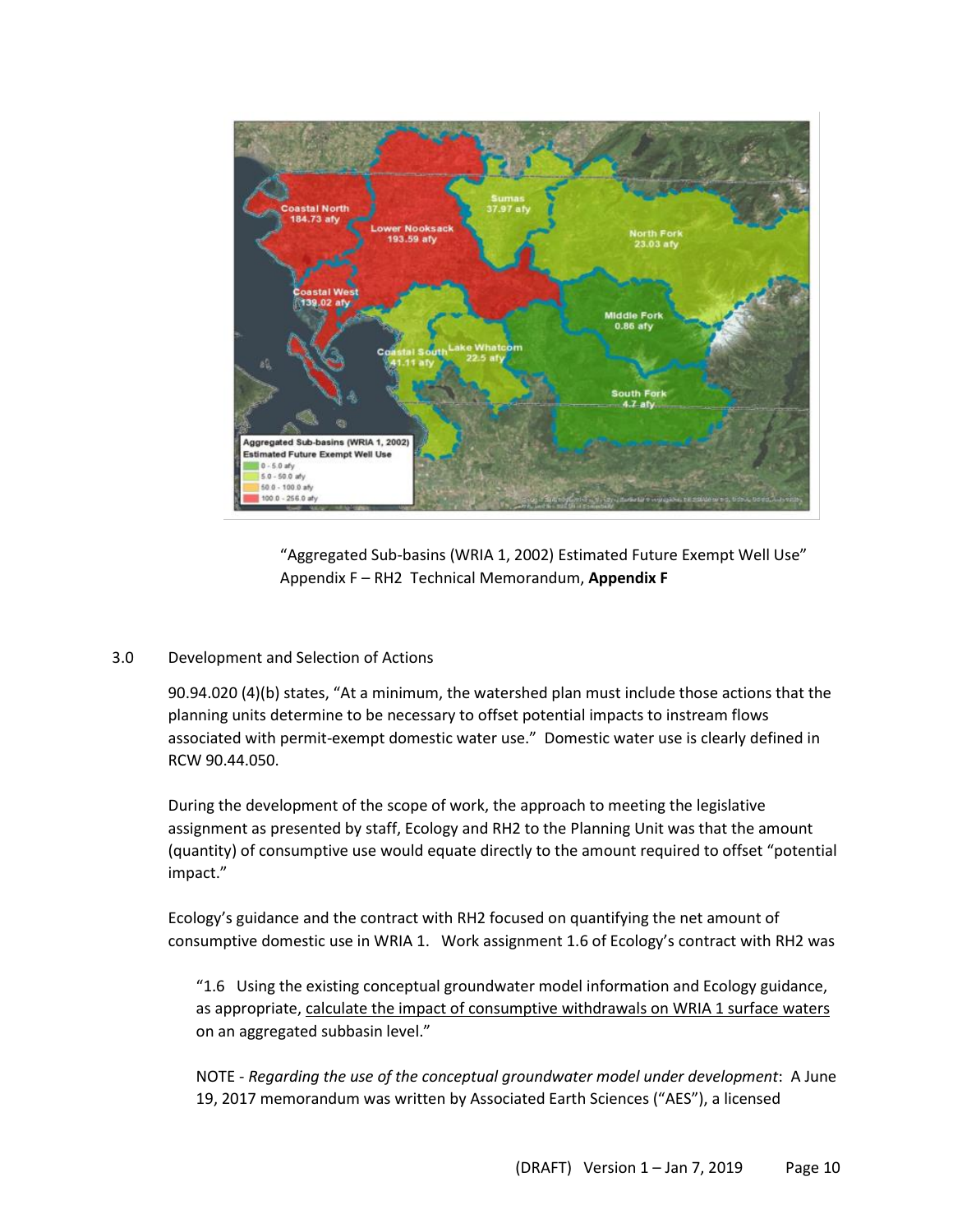hydrogeology contractor conducting scientific field work to measure and model the impact of groundwater withdrawals on streamflow on Bertrand Creek, located in the Lower Nooksack Aggregated Sub-basin. In response to staff questions, the AES memorandum included an "Implications of the Example Analysis" sub-section that explained limits of measurability of groundwater withdrawal(s) on streamflow impact on one square mile. The memorandum significant technical information about the local groundwater model work and instrument measurement, (key excerpts):

Pg. 1 " > It is important to note that models do not provide data. Rather, models synthesize available data into a framework that captures the essential elements of a complex natural system. The model is being developed with the intent of being able to provide Ecology with information necessary for the evaluation of water right applications and to provide estimates of impacts that could be used to develop mitigation plans. The overall reliability of the model to predict potential impacts associated with a proposed water right appropriation will vary throughout the model domain, depending on the amount and quality of the available model input/calibration data and the specific characteristics of the water right application."

Pg. 5 "Even in areas of the proposed numerical model with high data density, and good calibration data (Bertrand Creek drainage), the extremely conservative estimate of maximum potential impact to surface water from the use of 100 permit-exempt wells will be significantly less than the lowest possible streamflow measurement error that will be used to calibrate the model. The more realistic potential impact of 0.027 afd is less than 6% of the potential error associated with the streamflow measurement data. Therefore, any simulated predicted impact to the stream based on this scenario would be statistically insignificant and not defensible."

See Associated Earth Sciences Memorandum, June 19, 2017 - **Appendix J**

## 3.1 Identification and Characterization of Potential Actions

The legislature specifically required this plan update effort to "review existing watershed plans..." and that this update should "...include recommendations for projects and actions that will measure, protect, and enhance instream resources and improve watershed functions that support the recovery of threatened and endangered salmonids." The Watershed Management Plan must reflect watershed improvement actions and projects being undertaken and planned by all agencies and entities throughout WRIA 1:

"Watershed plan recommendations may include but are not limited to, acquiring senior water rights, water conservation, water reuse, stream gaging, groundwater monitoring, and developing natural and constructed infrastructure, which includes but is not limited to, such projects as floodplain restoration, off-channel storage, and aquifer recharge. Qualifying projects must be specifically designed to enhance streamflows and not result in negative impacts to ecological functions or critical habitat." 90.94.020 (4)(a) RCW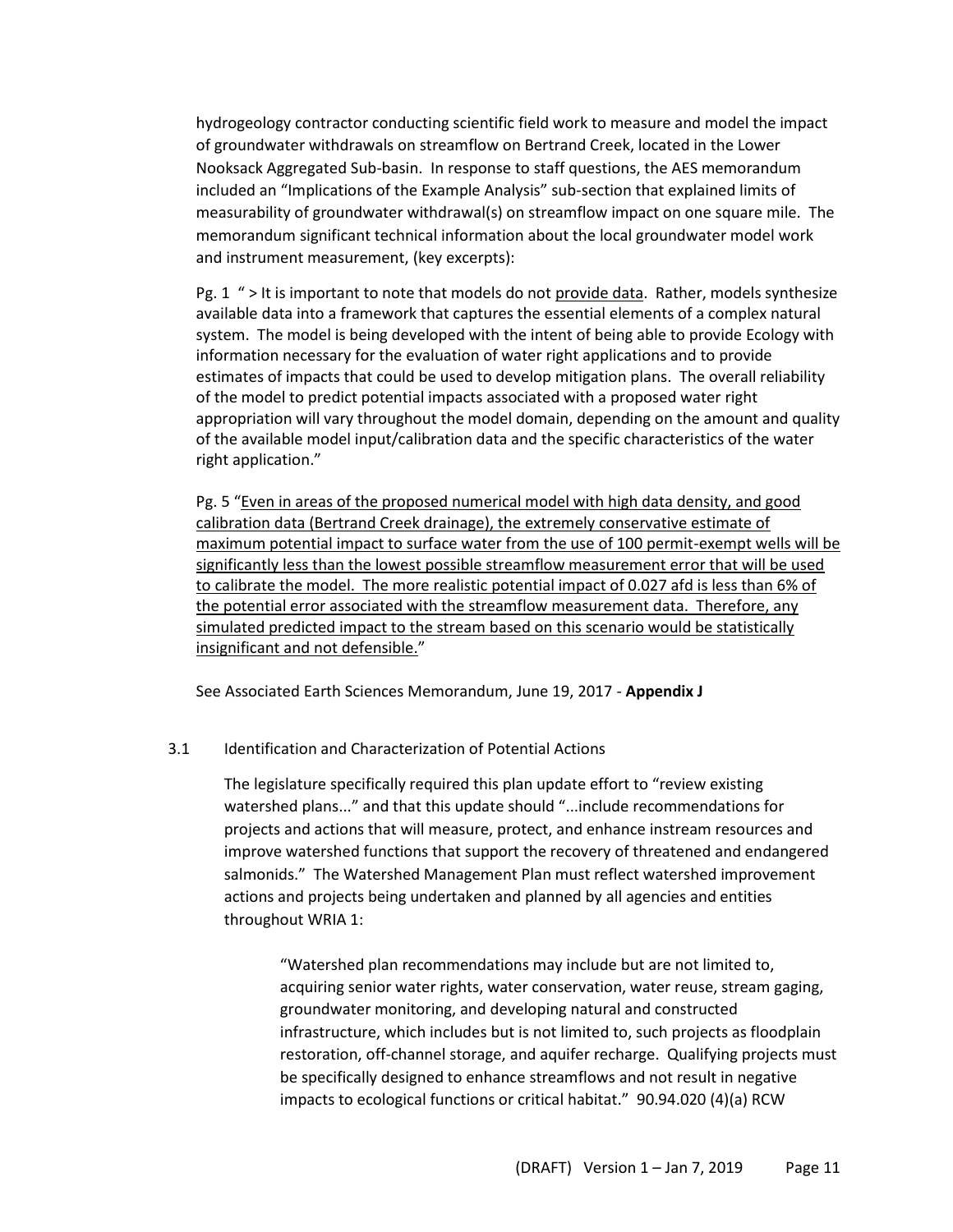RH2 completed the contract Task 2 assignment, "Collaborate with the Watershed Staff Team (WST) and WRIA 1 Planning Unit (Planning Unit) to identify a range of projects and actions to offset the estimated new consumptive DGWPE water use over the next 20 years in WRIA 1. This will include projects and actions that aim to measure, protect, and enhance instream resources and improve watershed functions that support the recovery of threatened and endangered salmonids." See **Appendix I – RH2 Task 2 Memorandum.**

Many examples of projects are currently underway in WRIA 1 that include elements that will achieve streamflow restoration and salmon recovery goals listed in 90.94.020 (4)(a). Such examples include,

- Whatcom County Public Works' "Floodplains by Design"
- City of Bellingham's "Middle Fork Nooksack River Fish Passage Project"
- WSDOT's "Culverts Case" projects
- Nooksack Indian Tribe Natural Resource Department's "North Fork Nooksack Farmhouse Reach" project
- Whatcom Conservation District's "CREP" program
- Modifications to drainage district ditch infrastructure
- Whatcom County Public Works' "Pollution Identification and Correction" program
- 3.1.1 Process for Identifying Actions

Ecology and staff recommended a short list of "early action projects" that were identified as eligible for funding in 2019 specific to the required DGWPE offset/net ecological benefit. The cooperative administration "WST" that included Ecology rated these projects, and the Planning Unit agreed to support three. Ecology has accepted these project applications.

3.1.2 Characterization of Potential Actions

In accordance with 90.94.020 (4)(b), "The highest priority recommendations must include replacing the quantity of consumptive water use during the same time as the impact and in the same basin or tributary."

• One project, surface water to ground water conversion(s) in the Bertrand Creek watershed offered direct improvement to streamflow during the low-flow seasonally dry period.

"Lower priority projects include projects not in the same basin or tributary and projects that replace consumptive water supply impacts only during critical flow periods."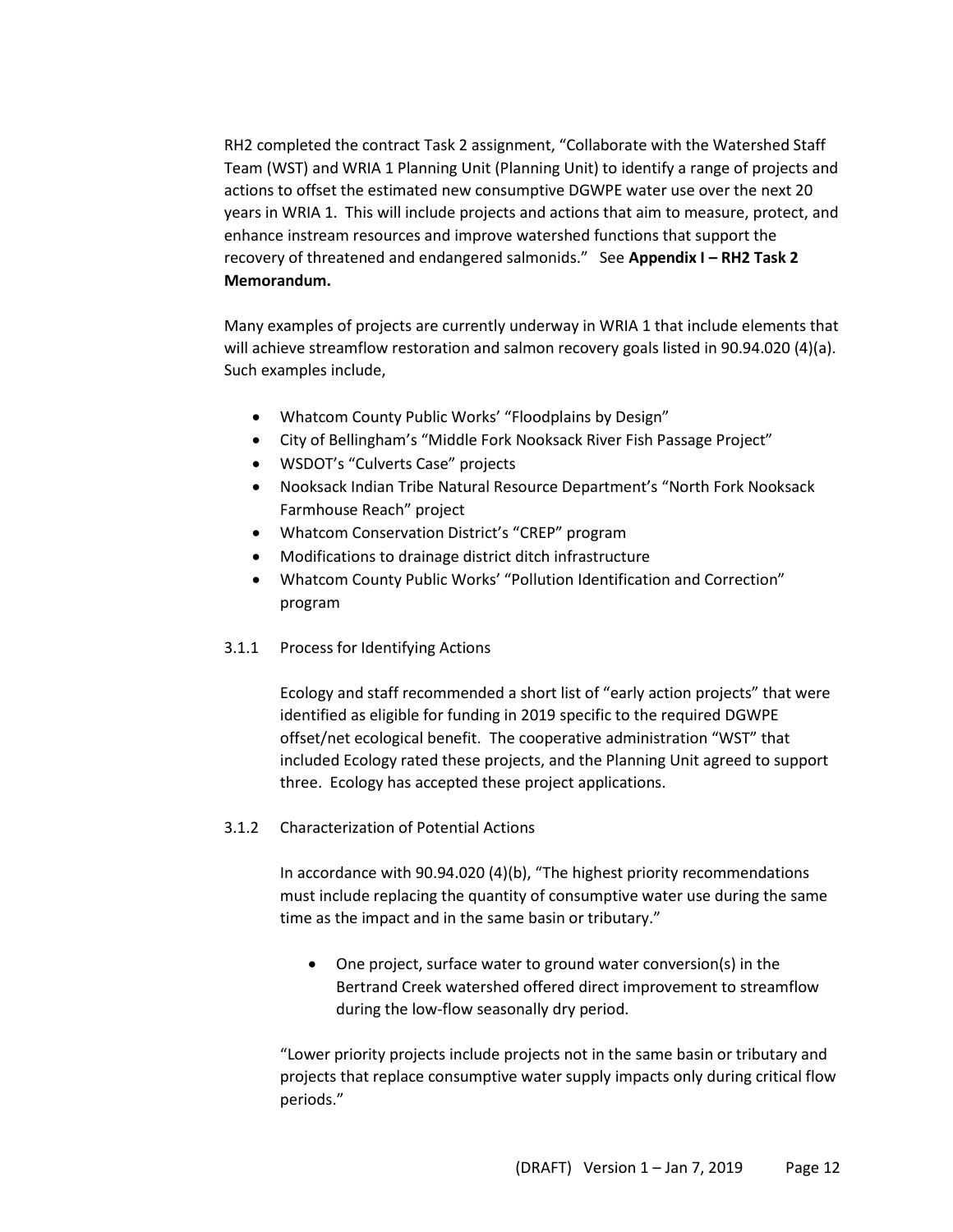• The second was an inter-basin transfer from Nooksack River to California Creek.

"The watershed plan may include projects that protect or improve instream resources without replacing the consumptive quantity of water where such projects are in addition to those actions that the planning unit determines to be necessary to offset potential consumptive impacts to instream flows associated with permit-exempt domestic water use."

• The third was a purchase of development rights in land zoned agriculture.

Additional action: The three "early action" projects described above were supported on the condition that a definitive assessment of offset quantity and timing would be professionally prepared and reported to the Planning Unit when and if the projects were approved for Watershed Restoration and Enhancement funding from the state.

## 3.2 Selection of Actions

New domestic groundwater permit exempt wells are anticipated to be located in one jurisdiction alone: Whatcom County's unincorporated rural area(s).

However, Ecology, its contractor RH2, and the staff of local jurisdictions met privately and regularly to discuss and propose projects and actions that their independent entities and agencies might undertake cooperatively to improve watershed health WRIA-wide. A rating system was proposed and employed for action and project prioritization.

The population growth estimates prepared by BERK were employed by RH2 to fulfill Task 1.6 "calculate the impact of consumptive withdrawals on WRIA 1 surface waters on an aggregated subbasin level." Sub-section 2.4.3 above illustrates the ideal distribution of action(s) for offset that will provide net ecological benefit.

# 3.2.1 Projects and Programs

The legislation required the determination of "actions determined to be necessary to offset potential impacts to instream flows."

"Actions" in this new plan section include many opportunities to measure, protect, and enhance instream resources and improve watershed functions that support the recovery of threatened and endangered salmonids.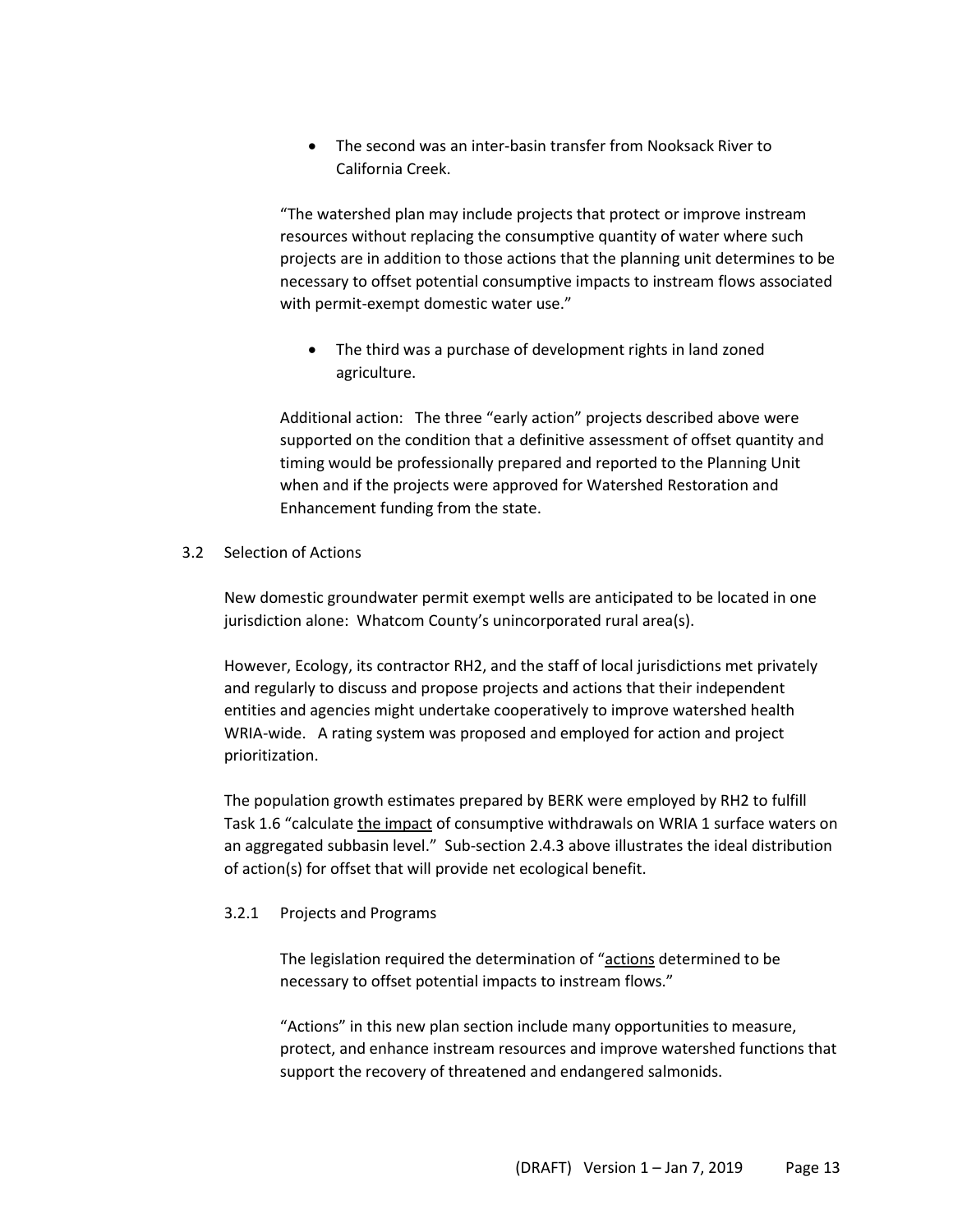#### 3.2.2 Policy Recommendations

#### 3.2.2 Policy Recommendations

Two key Planning Unit determinations required by the legislation were characterized as "policy" matters by staff during preparation of this plan. Motions were passed by majority vote of the Planning Unit on November 8, 2018:

RCW 90.94.020 (4)(e) "...modification to fees..." (\$500 fee)

### **Determination: No modification to the \$500 fee.**

Record of vote, November 8, 2018

a. **Motion** by Perry Eskridge [Land Development] and second by Alan Chapman [Fishers] to adopt the \$500 fee as presented in the legislation and have it remain as such.

### **Motion Passed:**

**9 in favor:** Agriculture, Fishers, Forestry, Land Development, Non-Government Water Systems, Port of Bellingham, Private Well Owners, Public Utility District #1, Water Districts **1 opposed:** Environmental **2 abstain:** Whatcom County, State Government

RCW 90.94.020 (4)(e) "...water use quantities that are less than authorized under RCW 90.44.050 or more or less than authorized under subsection (5) of this section for withdrawals exempt from permitting may not be applied unless authorized by rules adopted under this chapter or under chapter 90.54 RCW." (3,000 gpd average limit, "domestic")

> **Determination: In WRIA 1, retain the 3,000 gpd annual average in the legislation. This is a 40% reduction from 5,000 gpd specified in 90.44.050. In itself, this is a significant tangible offset.**

Record of vote, November 8, 2018

b. **Motion** by Dan Eisses [Water Districts] and second by Steve Jilk [PUD No. 1] to keep the 3000 gpd annual average that is in the legislation and work in a voluntary metering program as part of Adaptive Management, and the Planning Unit is comfortable with RH2 estimates for consumptive use.

## **Motion Passed:**

**9 in favor:** Agriculture, Environmental, Forestry, Land Development, Non-Government Water Systems, Port of Bellingham, Private Well Owners, Public Utility District #1, Water Districts **1 opposed:** Fishers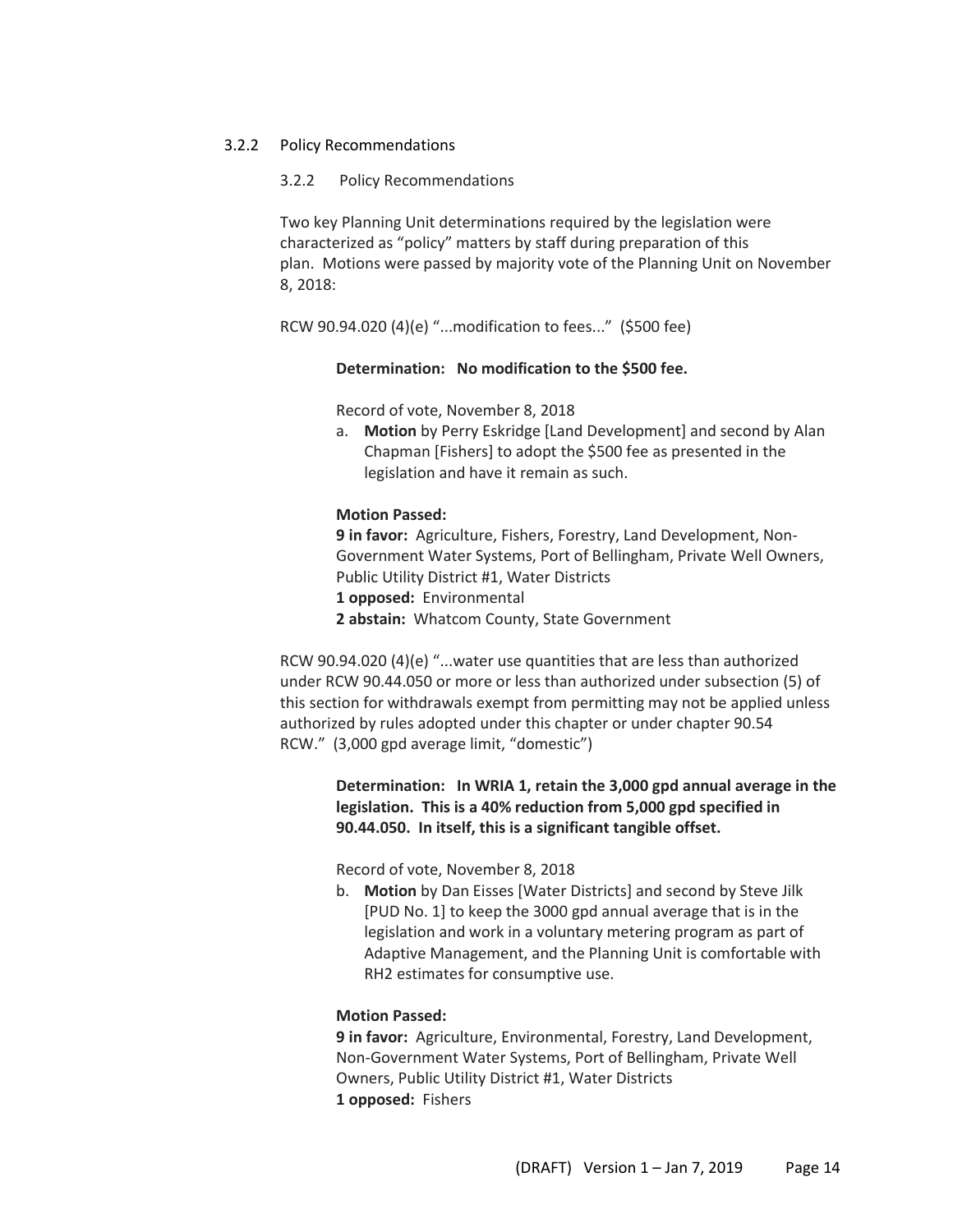**2 abstain:** Whatcom County, State Government

An additional motion about "policy" was made, voted, and approved by the Planning Unit on November 8, 2018. Note that this motion was not directly related to determinations required by the legislation:

Record of vote, November 8, 2018

c. **Motion** by John Mercer [Non-Government Water Systems] and second by Perry Eskridge [Land Development] to include aerials as part of the Adaptive Management process as a monitoring measure.

### **Motion Passed:**

**8 in favor:** Agriculture, Environmental, Forestry, Land Development, Non-Government Water Systems, Port of Bellingham, Private Well Owners, Water Districts **2 opposed:** Fishers, Public Utility District #1 **2 abstain:** Whatcom County, State Government

3.2.3 Analysis of Uncertainty Associated with Selected Projects and Programs

The RH2 Engineering technical memoranda included analyses of uncertainty associated with selected projects and programs sufficient for this Update.

#### 4.0 Evaluation of Impacts and Selected Actions

To determine actions necessary to offset the impacts of domestic groundwater permit exempt wells, the Planning Unit evaluated information and recommendations made by Ecology, consultants, and staff.

Each action undertaken under this section must include a Quality Assurance Project Plan (QAPP) for identifying and evaluating the suitability and effectiveness of offset-related work.

4.1 Consumptive Use Offsets and an Analysis of Associated Uncertainty

The quantification of consumptive use offset shall be an element of any proposed action, program, or project. Uncertainty analysis will depend on methods and assumptions used in the action or project proposal, and should consider the natural variability of streamflow conditions in WRIA 1 and in the Sub-basin in which the project is located or in which the action takes place or has effect.

4.2 Ecological Effects Assessment

The quantity of water required for offset identified by RH2 Engineering in their Task 1 memorandum and approved by the Planning Unit, 647.51 afy, is sufficiently greater than the "indoor" consumptive use calculated by RH2 Engineering and specified by 90.94.020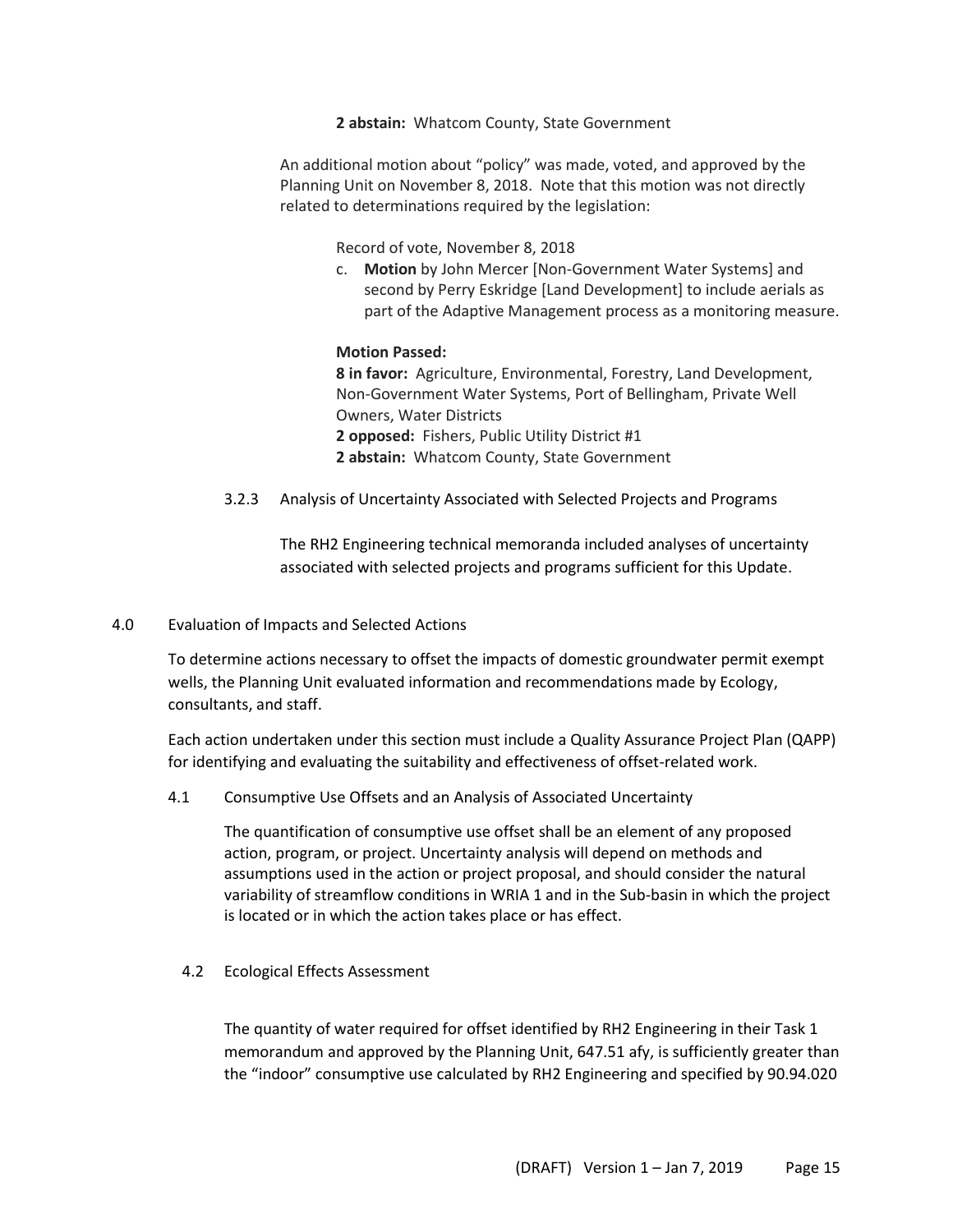(1) and (8), 37 afy, that offset quantities of that magnitude would provide enormous measurable ecological effect on their own. See "Recap of mandatory offset" below.

The forty percent (40%) reduction **f**rom 5,000 gpd specified in 90.44.050 is a significant tangible contribution to offset. With all other factors being equal under Option 4 of RH2's "option and scenario" consumptive use array, the theoretical reduction from Scenario 6's 5,000 gpd and Scenario 5A's 3,000 gpd computes to 3,276.46 total acre-feet per year, illustrated as follows:

| Scenario 6, Option 4  | 5,000 gpd   | 8,191.16 afy        |
|-----------------------|-------------|---------------------|
| Scenario 5A, Option 4 | $3,000$ gpd | $-4,914.70$ afy     |
|                       | Reduction:  | <u>3,276.46 afy</u> |

**Recap of mandatory offset** for domestic groundwater permit exempt well consumptive use (per connection):

Withdrawal: 60 gpd per person x 2.56 persons per connection = 153.60 gallons per day

90% return rate (per Ecology guidance) = 10% "consumptive use" = 15.4 gpd

15.4 gallons per day (per connection) = 0.01725022 acre feet per year (afy)

Total estimated connections over 20 years = 2,510

Est. new connections, 20 years  $(2,510/20) = 107.5$  new connections per year

107.5 new connections x 0.01725022 afy = 1.85 acre feet (addl offset)

1.85 afy new offset per year x 20 years = 37 acre feet total, Year 20

4.2.1 Distribution of Impacts and Actions - Location

Per sub-section 3.0 above, RH2 produced a Sub-basin map that indicates the estimated impact of consumptive use. Proposed actions and projects must identify the specific location and quantity of the offset.

#### 4.2.2 Distribution of Impacts - Timing

90.94.020 (4)(b) says, "The highest priority recommendations must include replacing the quantity of consumptive water use during the same time as the impact and in the same basin or tributary. Lower priority projects include projects not in the same basin or tributary and projects that replace consumptive water supply impacts only during critical flow periods." An analysis of timing-of-offset must be embedded in project design for the project to be considered by the Planning Unit for recommendation.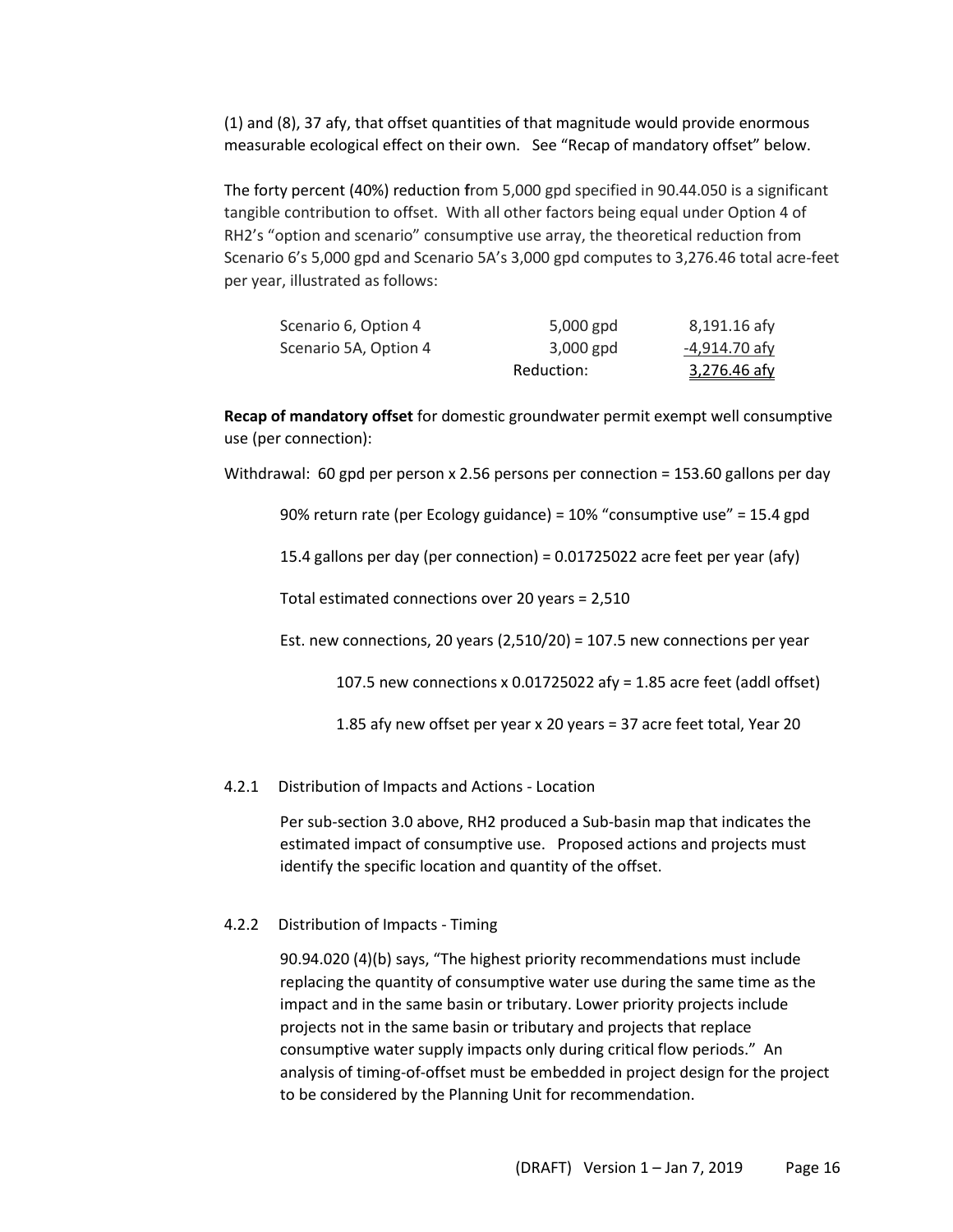## 4.2.3 Ecological Implications

Proposed actions and projects shall identify the specific, observable and or measurable ecological effects and implications of the offset.

## 4.2.4 Uncertainty Analysis

Uncertainty analysis shall be included in proposals for offset actions and projects.

### 5.0 Action Implementation

5.1 Governance and Administration

WRIA 1 is a geographic area in which independent government and municipal entities coordinate individual administrative efforts. See sub-section 1.1 above for regulatory context.

As described in sub-sections above, the domestic groundwater permit exempt wells that are the topic of this plan update section are those that are associated with building permits issued for construction in which water from the well is to be used for domestic purposes.

#### 5.2 Funding

The legislature has established a number of funding mechanisms for the collection of well fees and to otherwise fund worthwhile offset projects.

#### 5.3 Implementation Schedule

An implementation schedule for this effort will be maintained by the Planning Unit as plan-specific offset projects are approved.

- 6.0 Additional Actions and Program Concepts in Development
	- 6.1 Water Use Efficiency education program
	- 6.2 Off-channel storage (example, state property near forks)
	- 6.3 (additional)